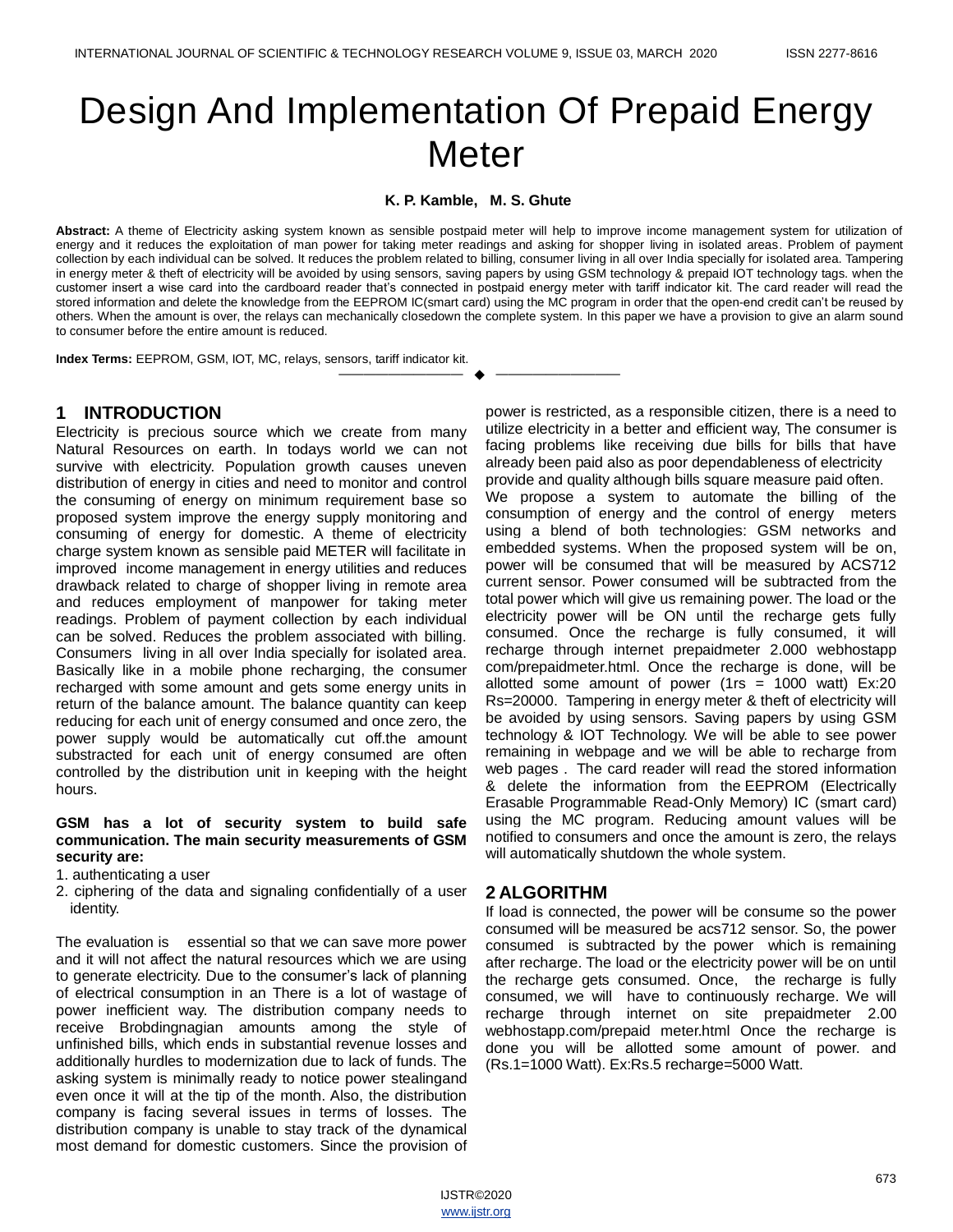

# **3 INTERFACING**

#### **3.1 Current sensor interfacing with Arduino**

Measuring voltages (DC Voltages) with Arduino is incredibly straightforward. If your demand is to live but or adequate to 5V, then you'll directly live mistreatment the Arduino Analog Pins. If you would like to live over 5V, then you'll use an easy resistor network or a voltage detector module. When it involves measurement current, Arduino (or the other microcontroller) desires help from an obsessive Current detector. So, Interfacing associate degree ACS712 Current detector with Arduino helps United States in measurement current with the assistance of Arduino. As ASC712 are often used for measurement either AC or DC currents, Arduino are often enforced to live constant.

### **4 RESULT**

Firstly, our aim was to implement the system which will measure the energy flow from the prepaid energy meter and display it on LCD. For that, we perform calibration of sensor and calculate the calibration factor.After implementation of the model, our next goal was to send the messege wirelessly to the customer so we interfaced the GSM module with the arduino It will sent the warning messege to the customer. where the customer or the consumer will be alerted of their usage of energy. The customer will be notified to their

registered number before threshold units and after zerounit.By doing this we are saving the manual labour work as well as the paper we are using in complex billing system. we also design a webpage where it will be display the amount of energy that we consumed as well as remaining energy will be displayed on webpage.After system installation we compiled the program and our system gave the desired response.





IJSTR©2020 www.ijstr.org